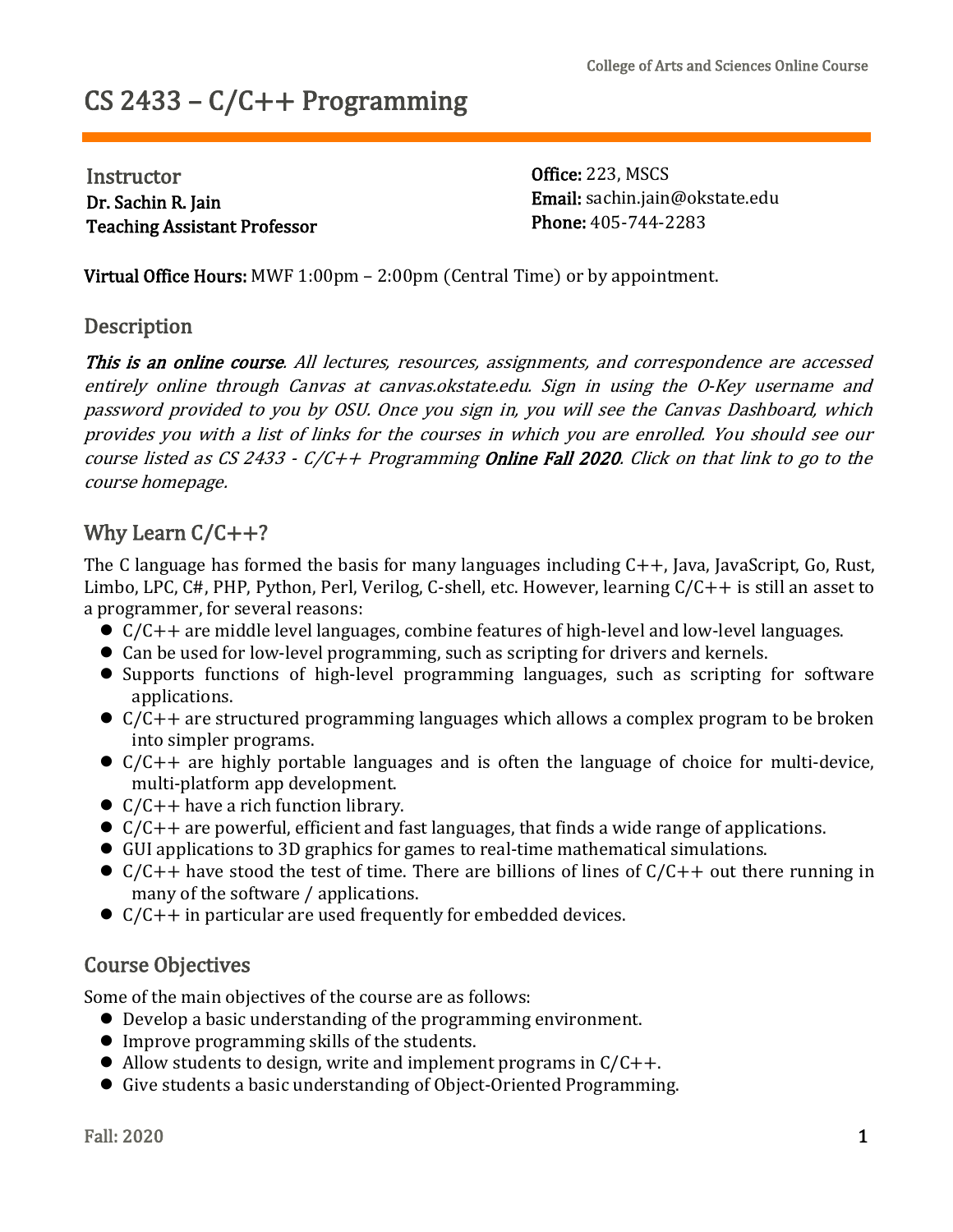## Course Outcomes

By the end of the course, the students will be able to:<br>
• Write good  $C/C++$  code.

- 
- 
- <ul>\n<li>■ Use good programming style for writing code in <math>C/C++</math>.</li>\n<li>■ Design <math>C/C++</math> programming solutions to problems.</li>\n<li>■ Acquire basic understanding of algorithms.</li>\n</ul>
- 

## Textbook

In this particular course an online textbook and assignment system, called zybooks will be used. Most of the assignments and programs will be covered through zybooks and zylabs, so it is must to subscribe on zybooks. Following steps is to be followed for completing the registration:

- 1. Sign in or create an account at *learn.zybooks.com*<br>2. Enter zybook code: **OKSTATECS2433IainFall2020**
- 2. Enter zybook code: OKSTATECS2433JainFall2020<br>3. Subscribe:
- 3. Subscribe:
	- a. Subscription cost is \$77.
	- b. Students may begin subscribing on Aug 03, 2020.
	- c. The cutoff to subscribe is Nov 21, 2020.
	- d. Subscriptions will last until Dec 18, 2020.

## Additional Reading (Optional)

- The <sup>C</sup> Programming Language, Second Edition, by Kernigan and Ritchie.
- <sup>C</sup> Primer Plus, Sixth Edition, Stephen Prata.
- Programming: Principles and Practice Using C++, Second Edition, by Bjarne Stroustrup.
- *Absolute C++, Sixth Edition, by Walter Savitch.*
- Professional C++, Fourth Edition, by Marc Gregoire.
- *Practical C++ Programming, Second Edition, by Steve Oualline.*

#### Additional Online Resources

- 
- <u><http://www.cplusplus.com></u> , <u><http://www.cplusplus.com/reference/></u><br>● Bjarne Stroustrup's page on C++: <u>http://www.stroustrup.com/C++.html</u>.
- 
- <ul>\n<li>• Tutorial topics in C++: <a href="[http://www.learncpp.com](http://www.learncpp.com/).html">http://www.learncpp.com.html</a>.</li>\n<li>• Video tutorials: <a href="https://www.youtube.com/playlist?list=PLAE85DE8440AA6B83">https://www.youtube.com/playlist?list=PLAE85DE8440AA6B83</a>.</li>\n<li>• Notes on Object-oriented design: <a href="https://en.wikipedia.org/wiki/Object-oriented design">https://en.wikipedia.org/wiki/Object-oriented design</a>.</li>\n</ul>
- 

#### Useful Software

- Bloodshed Dev-C++ IDE (<http://www.bloodshed.net/devcpp.html>). (Recommended)<br>● jEdit (http://jedit.org/index.php?page=download), a powerful text.
- 
- 
- 
- <ul>\n<li> Code Blocks (<a href="http://www.codeblocks.org/">http://www.codeblocks.org/</a>) a lightweight IDE.</li>\n<li>  The atom editor (<a href="https://atom.io">https://atom.io</a>) a good free code editor.</li>\n<li>  Notepad++ (<a href="http://notepad-plus.org">http://notepad-plus.org</a>) a lightweight text editor for Windows.</li>\n</ul>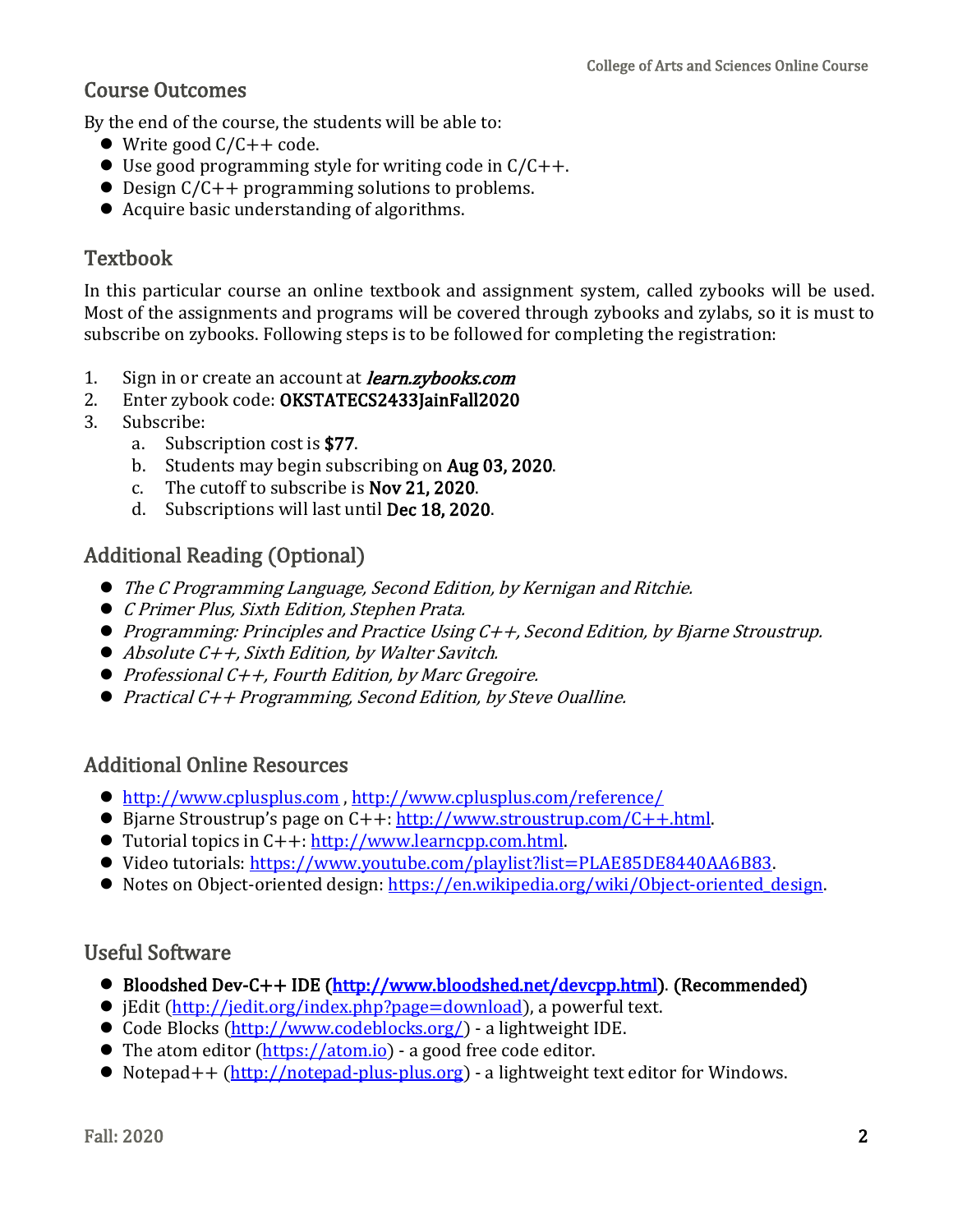#### Instructor Response Time

As this is an online course, it is expected that, all correspondence should be done through Canvas. But, if you need to contact me on an individual basis, the most preferred way is through email. I will try my best to respond you within 24 hours, though sometimes it could be as long as 48 hours or more, especially in case of a weekend or holiday. To ensure that I perceive your email, please make sure to begin the subject line of your email with the course number in square brackets, followed by the message subject; for example:

#### [CS 2433] Unable to view grades on Canvas

For those of you located in other than my time zone (Central Time, GMT-6), please be aware that this also may affect the time it takes me to respond to your emails.

Providing grades and/or feedback for assignments may take up to 2 weeks of the due date.

## Participation Expectations

Students should expect this course to be more challenging and take a lot of effort. You are going to learn a basic programming language course, the only way to become proficient is to do a lot of practice in developing programs for different problems in it.

The typical rule of thumb is that you should expect to spend 2-3 hours for every hour of online class. It is expected that, you should plan to spend 6-9 hours per week on average reading, doing homework / quizzes and other assignments.

To do well in this course, students are expected to

- Keep up with the zyBooks material, including the participation activity (PA) and challenging activity (CA) as well as zyLabs.
- Read or view the instructional material posted to Canvas frequently.
- Ask for help if any of the material covered is not clear.
- Complete the homework / quizzes / assignments and submit them before their deadlines.
- Regularly check Canvas for announcements.

## Grading Policy

Grades in this course will be calculated according to the completion of following assignments:

| Assignment                     | <b>Value in Points</b> | <b>Percentage of Total Grade</b> |
|--------------------------------|------------------------|----------------------------------|
| Homework / Quizzes             | 300                    | 30%                              |
| <b>Programming Assignments</b> | 300                    | 30%                              |
| One Mid-term Exam              | 200                    | 20%                              |
| Final Exam                     | 200                    | 20%                              |
| Total                          | 1000                   | 100%                             |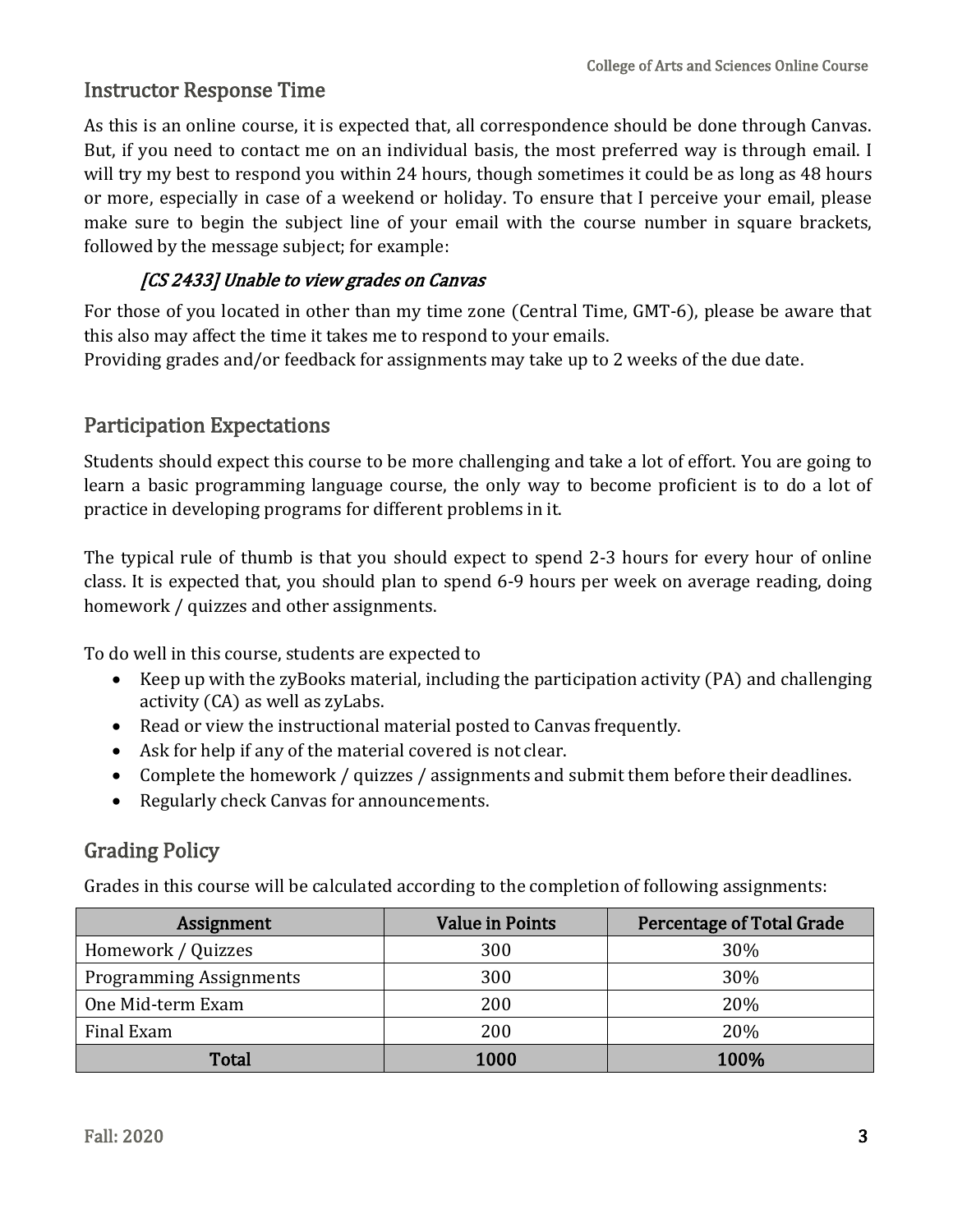| Grade | <b>Percentage Earned</b> |
|-------|--------------------------|
| A     | $90 - 100\%$             |
| B     | $80 - 89.99\%$           |
|       | $70 - 79.99\%$           |
|       | $60 - 69.99\%$           |
| F     | $0 - 59.99\%$            |

Final grades will be assigned according to the following scale:

## Homework - Quizzes

There will be Homework - Quizzes after completion of section(s) / chapter(s), which may also be completed through the Canvas.

## Programming Assignment

- 
- All programming assignments should be done **ONLY** through zybooks (zylabs).<br>
 10% penalty of available points per day late. However, you cannot receive negative points for an assignment.
- An Incomplete programming assignment may not be considered for grading.
- If you are going to miss an exam or assignment, contact the instructor inadvance.
- Exceptions can be made if a serious family or personal emergency arises.

#### Exams

There will be one midterm exam during the semester and a final exam during finals week; Both exams will be online proctored exams (approx. \$15-20 each) and will be using Examity through Canvas only. You must have a Computer/Laptop with web-cam, microphone, speaker and Internet connection. More information regarding Examity is available on Students Quick Guide on Canvas.

## Collaboration

Discussion of concepts, ideas, and techniques is acceptable. After discussion, each student must write up his/her own solution. Copying another person's work, in part or in whole, is not allowed. Giving another student your work, in part or in whole, is considered cheating as well. If you are unsure whether your collaboration is acceptable, speak with the instructor in advance. Take care that your solutions are not exposed to or by other students.

Students who do not comply with the collaboration policies described above will be assigned sanctions in accordance with OSU policy 2-0822 (Academic Integrity). Depending on the circumstances of the violation, the sanctions may result in a score of zero on an assignment, a final grade of F! for the course, or dismissal from the OSU graduate program. In all instances, the violation will be reported to the appropriate institutional officials.